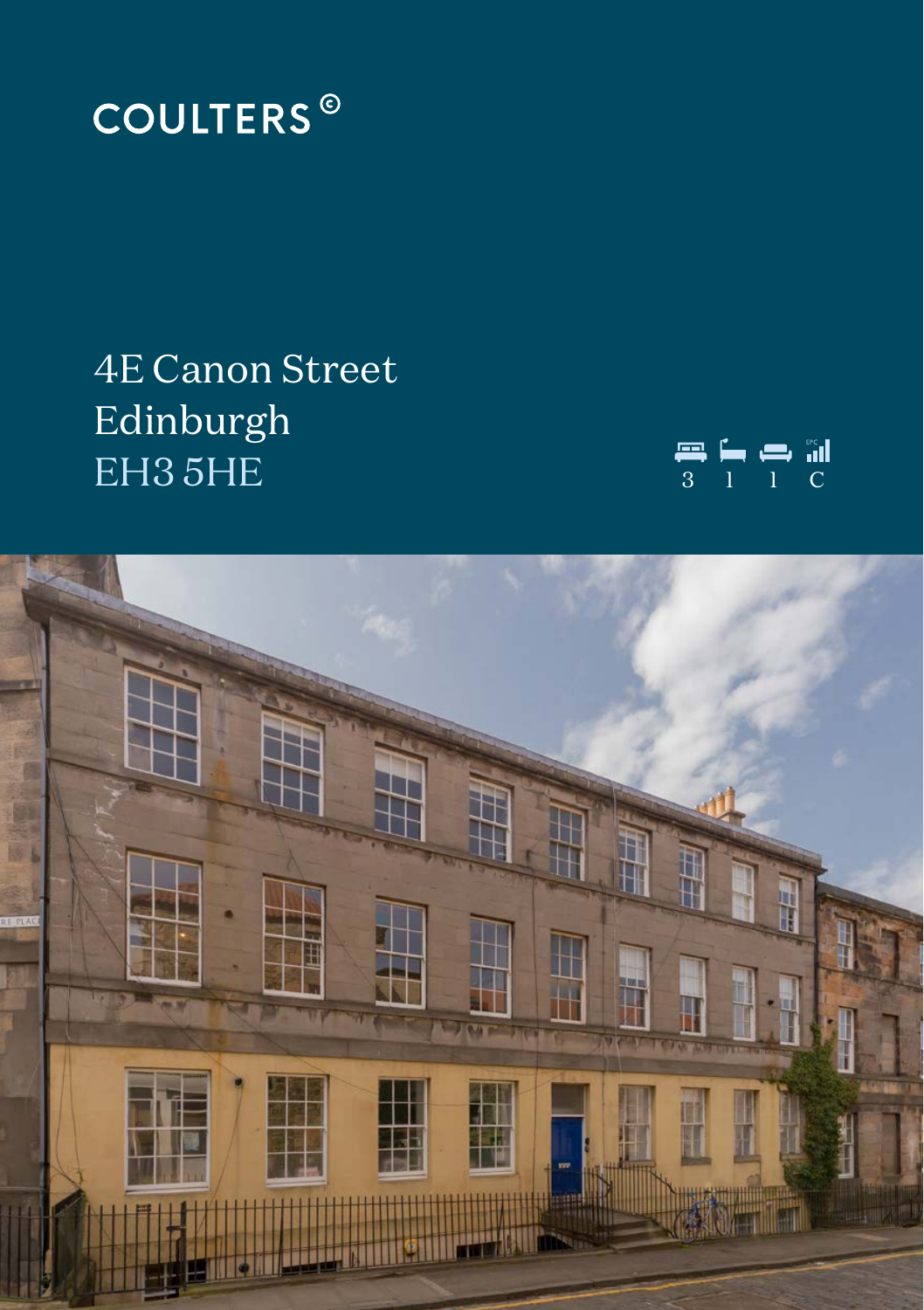This beautifully presented, three-bedroom flat is located on a lovely cobbled Georgian residential street in the popular Edinburgh district of Canonmills. Positioned on the first floor, the property has been recently redecorated and is brought to market in move in condition. The bright and spacious sitting/dining room benefits from three sash and casement windows which flood the room with natural light. Direct access is provided to the well-equipped, fitted kitchen which features ample worktop space and storage cabinets. The three bedrooms, which have been newly recarpeted, are quietly situated to the rear of the property and comprise two doubles (one with built-in storage) and a single bedroom which would also make an excellent office space or dressing room. The bathroom is of traditional style with white three-piece suite and shower over the bath. A shared communal garden is available to the rear of the property and has a pleasant, south westerly aspect, ideal for enjoying summer evenings.







## Property Features:

- Welcoming hallway and living room with wood flooring
- Period features including high ceilings and sash and casement windows
- Sitting/dining space with access to kitchen
- Fitted kitchen with large window
- Three good sized bedrooms
- Traditional three-piece bathroom
- Southwest facing communal garden
- Gas central heating
- Resident permit parking
- Superb location close to amenities



Bedroom 2 has been virtually staged to show the room furnished.

### Extras

All fitted appliances are included in the sale, including; oven, fridge, washing machine and dishwasher.